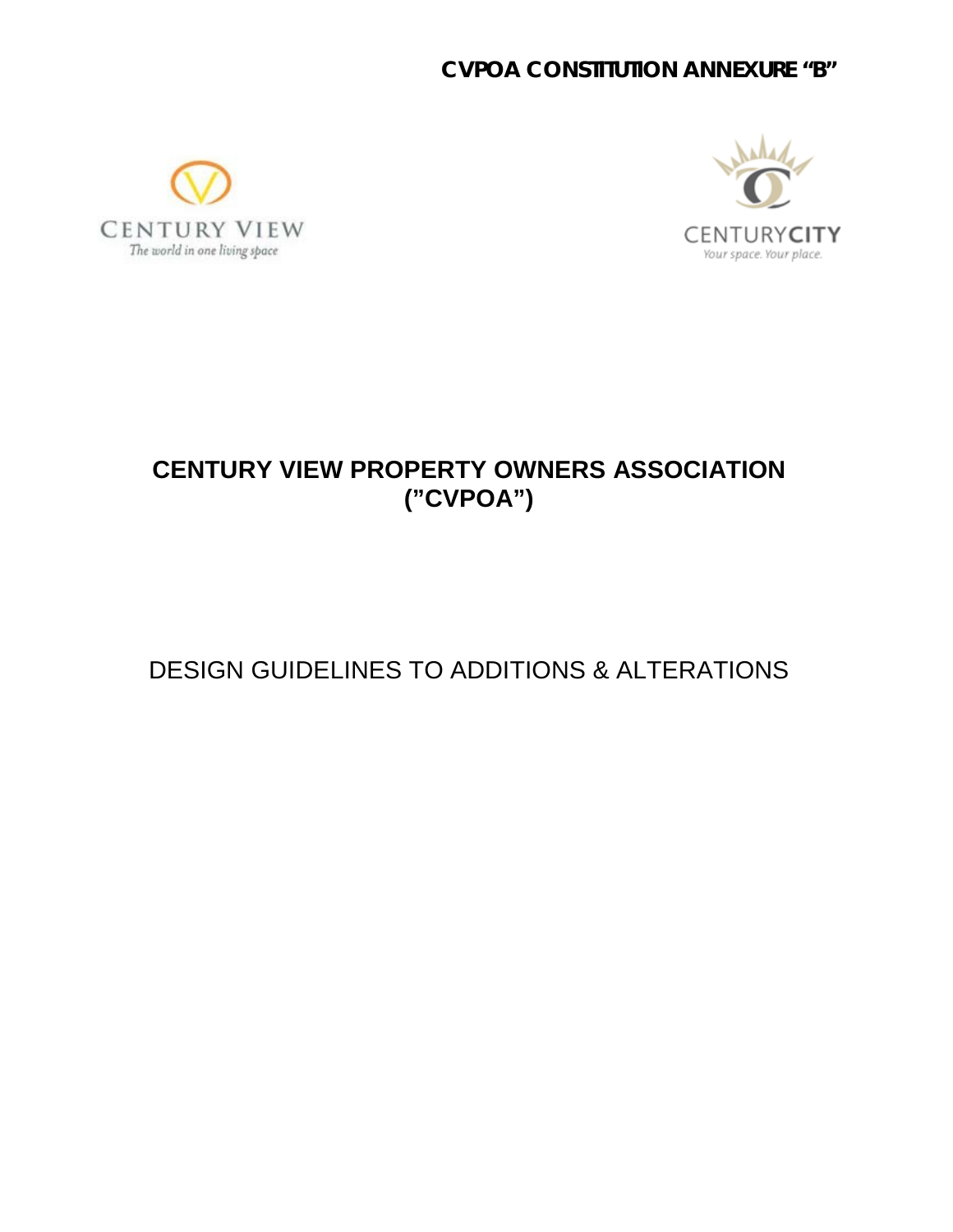#### **DESIGN GUIDELINES TO ADDITIONS AND ALTERATIONS**

#### **Introduction**

This document contains specific items which shall be addressed on the submission of any plans for additions and alterations to any home at Century View.

Each pocket of development within the greater Century City has its own unique architectural style and any alterations or additions must complement the original design. No additional elements shall be permitted, unless approved by the Century City Property Owners Association ("CCPOA") Design Review Committee ("DRC").

All building plans for additions and alterations must be scrutinised by the Trustees of the Century View Property Owners Association ("CVPOA") and the CCPOA DRC before the plans are submitted to the Local Authority for approval.

Notwithstanding the fact that the building plans must comply with the specifics as written in this document, the endorsement of such plans shall be at the discretion of the CCPOA DRC, with final approval by the Local Authority.

#### **Legacy within the Century View precinct**

During the original design and the construction period of Century View, the design of houses was controlled to achieve a homogeneous aesthetic and a neighbourhood environment. During the first few years of occupation several alterations were done, which, although approved by the Local Authority in terms of the National Building Regulations, do not comply with these Guidelines and/or do not tie in with the overall design of Century View. In certain cases the CVPOA has conceded that these structures may remain and waivers have been granted retroactively to regulate this. These waivers are granted subject to seven conditions:

- That all the building work must have been completed before 01 January 2007
- That all aspects of the building work complies with the National Building Regulations
- That such alterations of the building may not be further altered or extended, except in line with these Guidelines from hereon
- That should it be necessary to repair or replace the non complying structures, then that is to be done within the Guidelines from hereon
- That the Homeowners who undertook building additions and alterations before the above date endeavour to formalise in writing and by submitting drawings approved by the Local Authority to the Trustees of the CVPOA for record purposes so as to be granted the waivers
- The standard scrutiny fee as levied by the CCPOA will be charged to render this service
- That Homeowners have until 30 June 2008 to submit drawings of building additions and alterations to the Trustees of the CVPOA so as to avoid inconvenience and delays upon future building additions and alterations and/or transfer of property

Homeowners who undertook building additions and alterations but neglected to submit drawings of building additions and alterations to the Trustees of the CVPOA before the cut-off date of 30 July 2008 will be reported to the Local Authority building inspector for the erection of illegal structures.

#### **Additional Information on Plans to be submitted**

Apart from the requirements of the Local Authority the following shall also be indicated on the plans submitted for approval (please supply to architect for inclusion):

- **Erf Number**
- Site area (the erf or erven)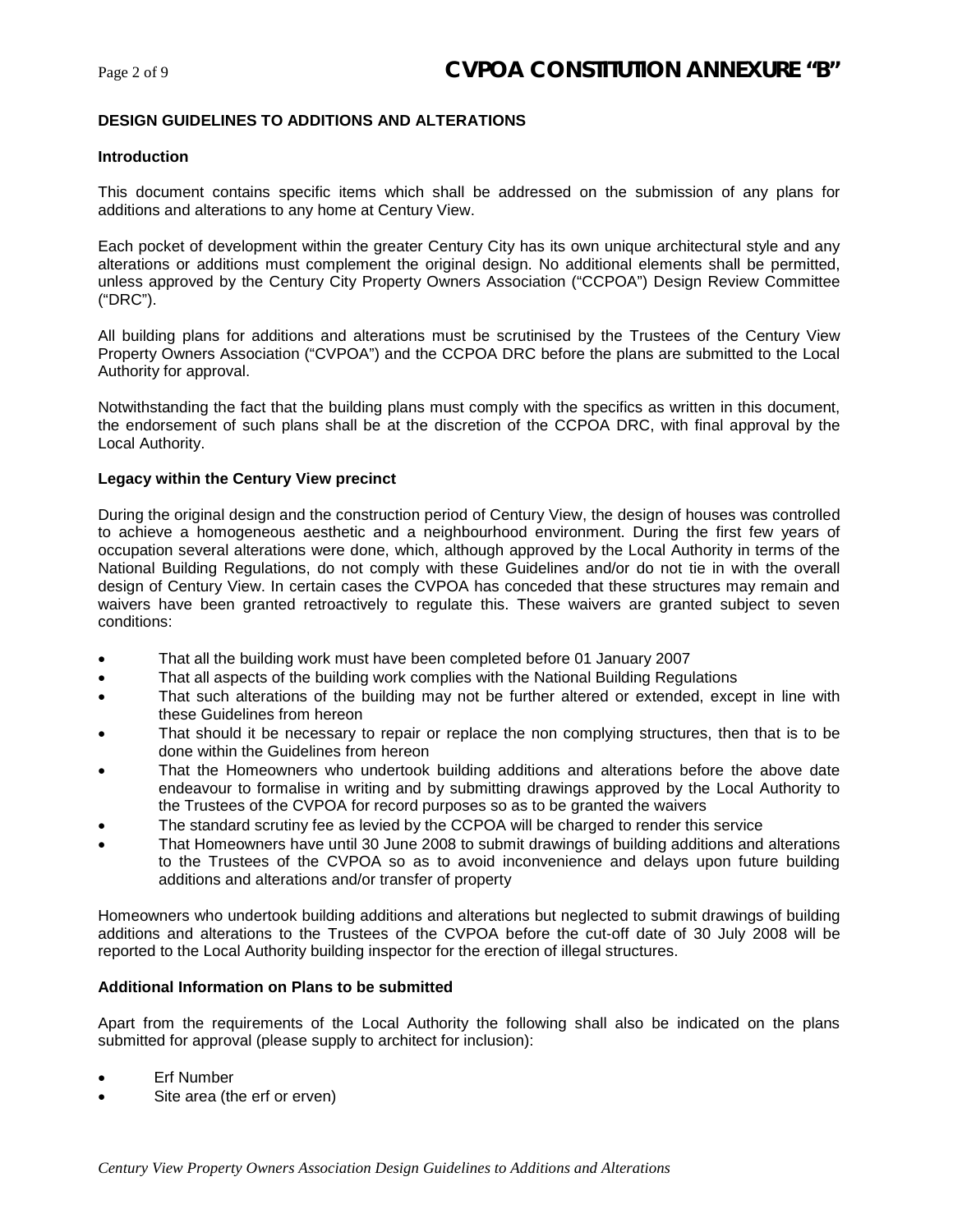- Construction area of the existing house \*
- Construction area of the proposed additions and alterations \*
- Total construction area of the altered house \*
- Coverage, given as a percentage of the house area in relation to the erf area
- Storm water management reticulation

\* Measured in accordance with the City of Cape Town Zoning Scheme method to determine coverage

Items on additions and alterations that must match the existing aesthetics and environment:

- All finishes, materials, colours, house numbers and names
- Exterior walls and finishes
- Pergola and pergola columns
- Roof material and pitches
- **Gutters**
- **Chimneys**
- Windows and doors
- Garage doors
- Paving, if visible from the street and common areas
- Existing colour palettes to be utilised (see note on Colour Palettes)
- Roofing over semi covered terraces (pergola over) to be limited to colour impregnated colomet roofing sheets (the same colour as the fascia board), hidden by lintols to match the plaster bands below the gutters. The same area may be covered with an aluminium adjustable louvered pergola with 450 x 450 brick and mortar pillar posts, plastered and painted to match main structure. (See attachment for example)

#### **Height of Buildings**

The height of buildings is restricted to two storeys, though a cellar may be incorporated below ground level.

#### **Exclusions**

Listed below are specific exclusions:

- Aluminium or fibreglass folded awnings
- Metal/Adjustable roofs unless concealed behind parapet walls (lintols) and supported on a brick and mortar pillar to match main structure
- Large metal flue pipes and cowls to barbeques all flues to be encompassed with brick work in sympathy with the existing building
- Temporary carports
- Wendy houses or garden sheds
- Precast garages or rooms onto main building
- Thatched structures
- Any additions/structures that deviate from the Tuscan style or theme

#### **Painting and Colour Palettes**

It is the responsibility of every Homeowner to ensure that the exterior appearance of their residence remains aesthetically appealing and well maintained. This includes the main residential structure, any additions that may have been added and the boundary wall surrounding the property on all sides (both internal facing and street facing).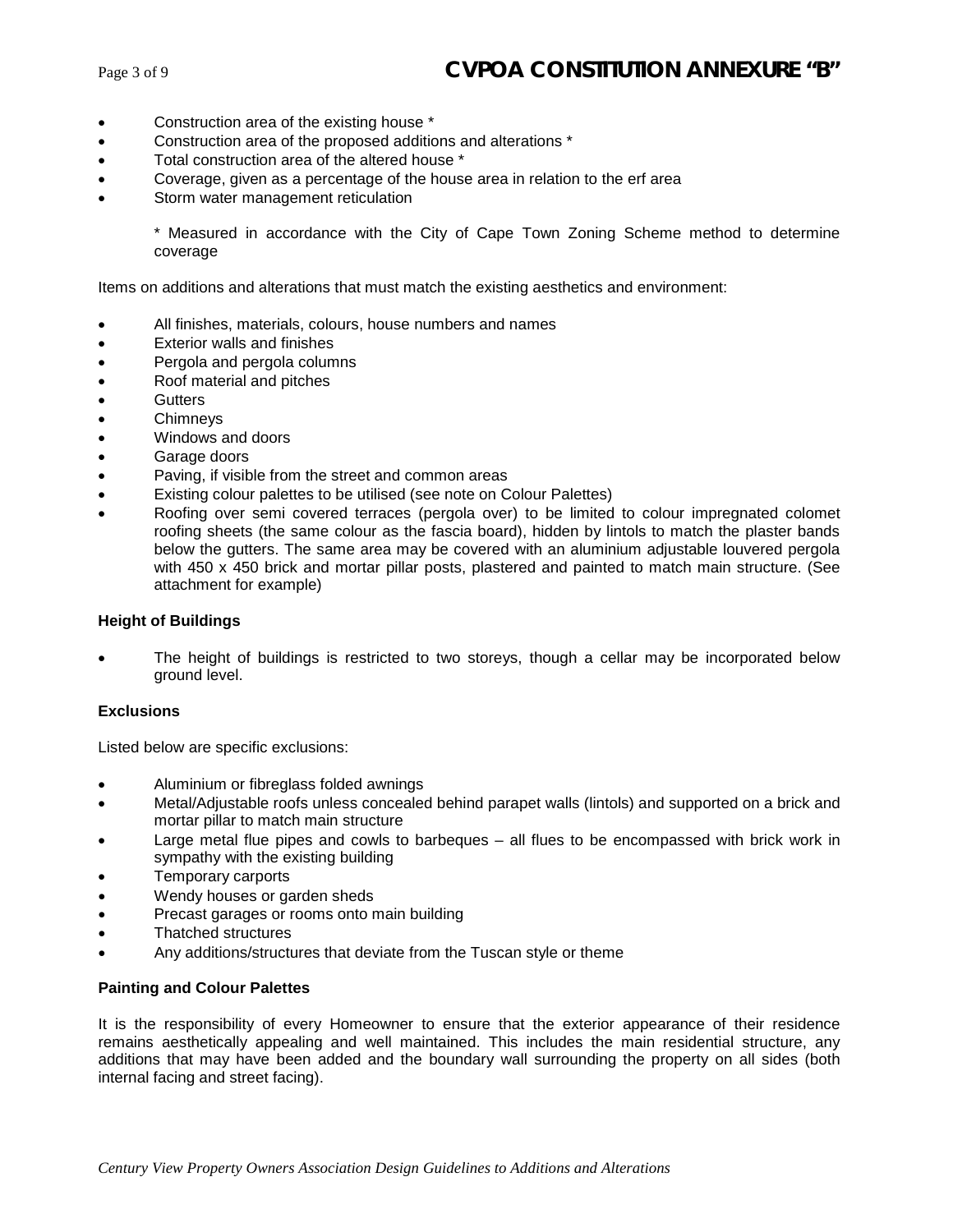It remains the responsibility of the CVPOA to maintain all common areas only.

Due to the frequent adjustments of colour palettes by the recommended paint provider (Plascon), it is difficult to determine the codes of palettes utilised on a historical basis within the Century View precinct.

It is therefore recommended that Homeowners that wish to paint their properties use the following guidelines:

- Existing colour palettes to be utilised as close as possible to the original match
- Should the original palettes not be available, every effort must be made to match a palettes resembling the original as close as possible
- palettes are to be of an earthy, pastel option only
- No stark, sharp, bright colour pallets will be allowed for external walls of the main residential structure, any additions that may have been added and the boundary walls

#### **Balustrade**

The balustrades affixed upon balconies must be of a consistent design throughout the Century View precinct.

#### **Alternative Electricity Generating Mechanisms**

These guidelines are intended to assist with the installation of alternative electrical generating mechanisms to assist during power outages or blackouts. These could be generators, solar power, uninterrupted power supplies (UPS) etc (collectively known as "alternative resources").

Members should take note that these guidelines are all subject to the existing Building Design Guidelines and all applicable local, provincial and national legislation and Members have to comply therewith. These guidelines do not transfer of any legal responsibility to the CVPOA due to damage, injury or death, which might result, due to the installation/usage of these mechanisms.

- The use of alternative resources must be approved by the CVPOA subject to the terms hereof
- The use of alternative resources must comply with all applicable legislation
- Where structural changes are required to existing design and structures, applications need to be tabled in terms of the existing Building Design Guidelines

Without limiting the general applicability of the above, should a Homeowner want to operate a diesel or petrol powered generator, or any other noise emitting alternate resource, the following must be adhered to:-

- The generator must be acoustically screened off, and the exhaust system must be sufficiently attenuated in order not to create a noise nuisance or disturbance
- The generator may not be operated within a habitable room or in a room connected to such area due to the danger of CO² poisoning
- The generator must be installed as close as possible to the Homeowners' residence
- The generator must be connected to the electrical wiring of the house by a qualified electrician, and a copy of the certificate of electrical compliance must be obtained by the Homeowner
- Homeowners should consult their household insurance broker/company for advice on the installation of a generator
- Generators may only be operated during official power outages or blackouts
- The noise generated must not cause undue disturbance to adjacent residents
- The noise levels may not exceed 55 decibels during the day time and 45 decibels during the night time (as per the City Council by-laws)
- Generators may not be installed or operated in such a fashion as to constitute a fire hazard and suitably sized fire extinguishers must be placed close by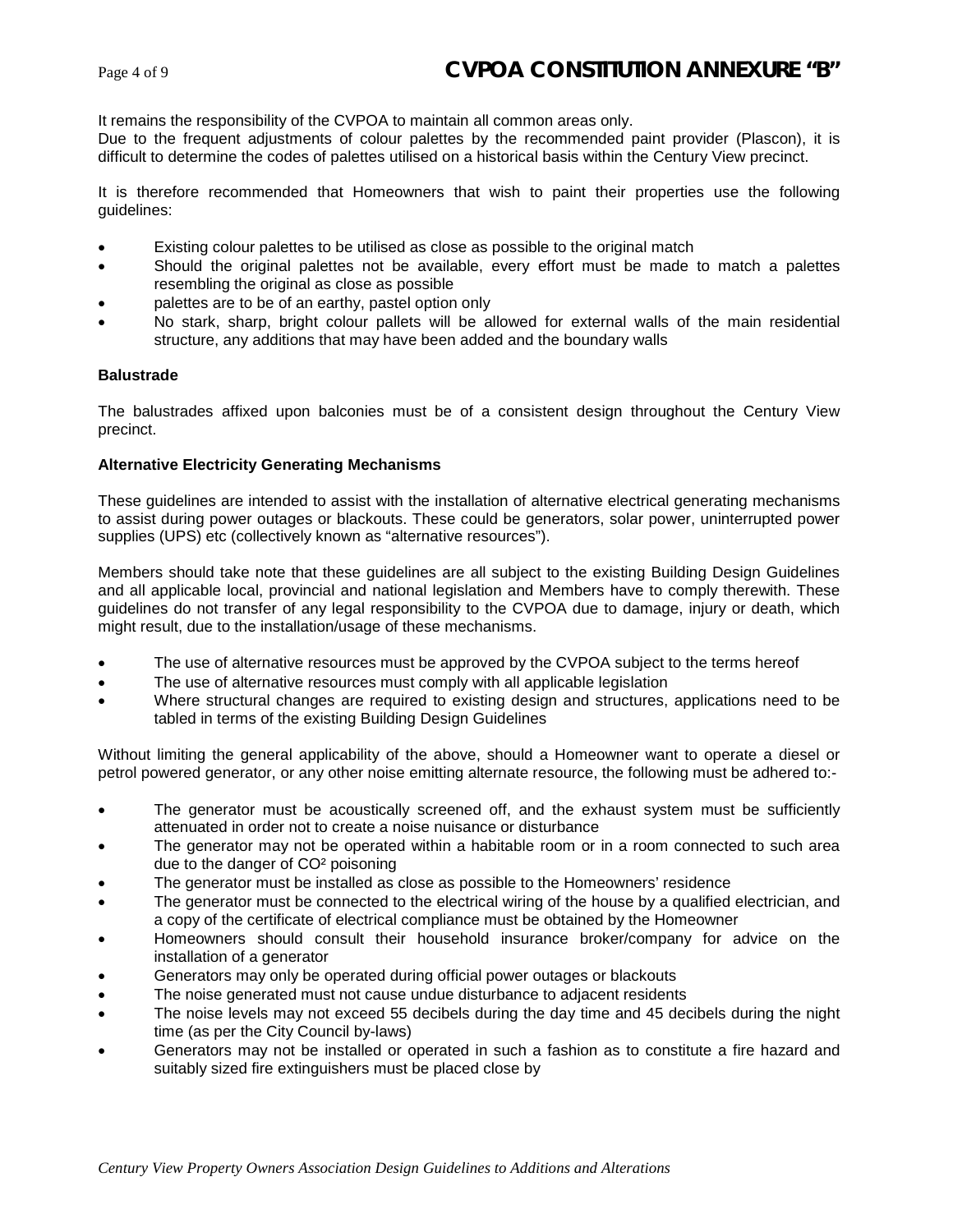The CVPOA encourages sustainable (green) solutions to architectural and urban issues. The use of solar water heaters and similar devices for harvesting solar power is a practical way to reduce energy consumption.

Unfortunately many of the products available are ugly and reduce the quality of the visual environment. To strike a balance without limiting the general applicability of the above, should a Homeowner want to install solar power panels, or any other electrical generating mechanism, the following must be adhered to:-

- No solar water heater may be installed unless it complies with these guidelines
- Only the solar collectors may be installed above the lowest eaves line of the building
- Water storage tanks and geysers must be installed so that they are below the lowest eaves line of the building. The position of solar panels should be sensitively addressed so as not to deface the development or be in any way unsightly to adjoining properties, yet make full use of the sun
- Because of the above, it is understood that that the collectors will be above the storage and will have to be the pumped type of solar water heater
- Only installations and products of approved manufacture and appearance may be installed. The CCPOA will approve them
- Solar collectors may not be visible for the adjoining public areas such as streets and common areas
- The collectors may not be fixed to the principal roof of the building facing the street
- The solar collector and all bracketing is to match the colour of the roof.
- The collectors must be fixed at the angle of the roof and may not project above the apex.
- The collector must be smaller than the face of the roof to which it is fixed.
- On completion the installation must be checked and approved by the CCPOA for compliance to these guidelines and any other terms of the approvals granted
- Any other electrical generating mechanism must be approved by the CVPOA

The CVPOA may impose penalties in terms of the CVPOA Rules and Regulations in the event of any contravention of these guidelines.

#### **Landscaping**

All trees and shrubs external to the house (unless hidden and within enclosed courtyards) shall as far as possible be indigenous to the Western Cape or chosen in keeping with the style of the Development.

A list of proposed plants follows as a guide. No invasive alien or invasive exotic plants will be allowed anywhere within the Century View precinct.

Climbing plants and creepers is not encouraged to cover walls, create shade under pergolas and climb buildings to soften hard edges and surfaces.

The use of hedges is encouraged.

Non-invasive lawn species should be used. Buffalo lawn is proposed.

The extensive mixing of plants from a variety of climates, habitats, forms and colours is seen to be inappropriate.

The Homeowner shall ensure that any roadside trees are properly maintained.

The proposed plant list is as follows (this list serves as a guideline):-

- Hedge Species
	- Chrysanthemoides monilifera (bietou, low hedge)
	- Myrtus sp.
- 
- 

Plumbago auriculata (Cape leadwort, low, informal hedge)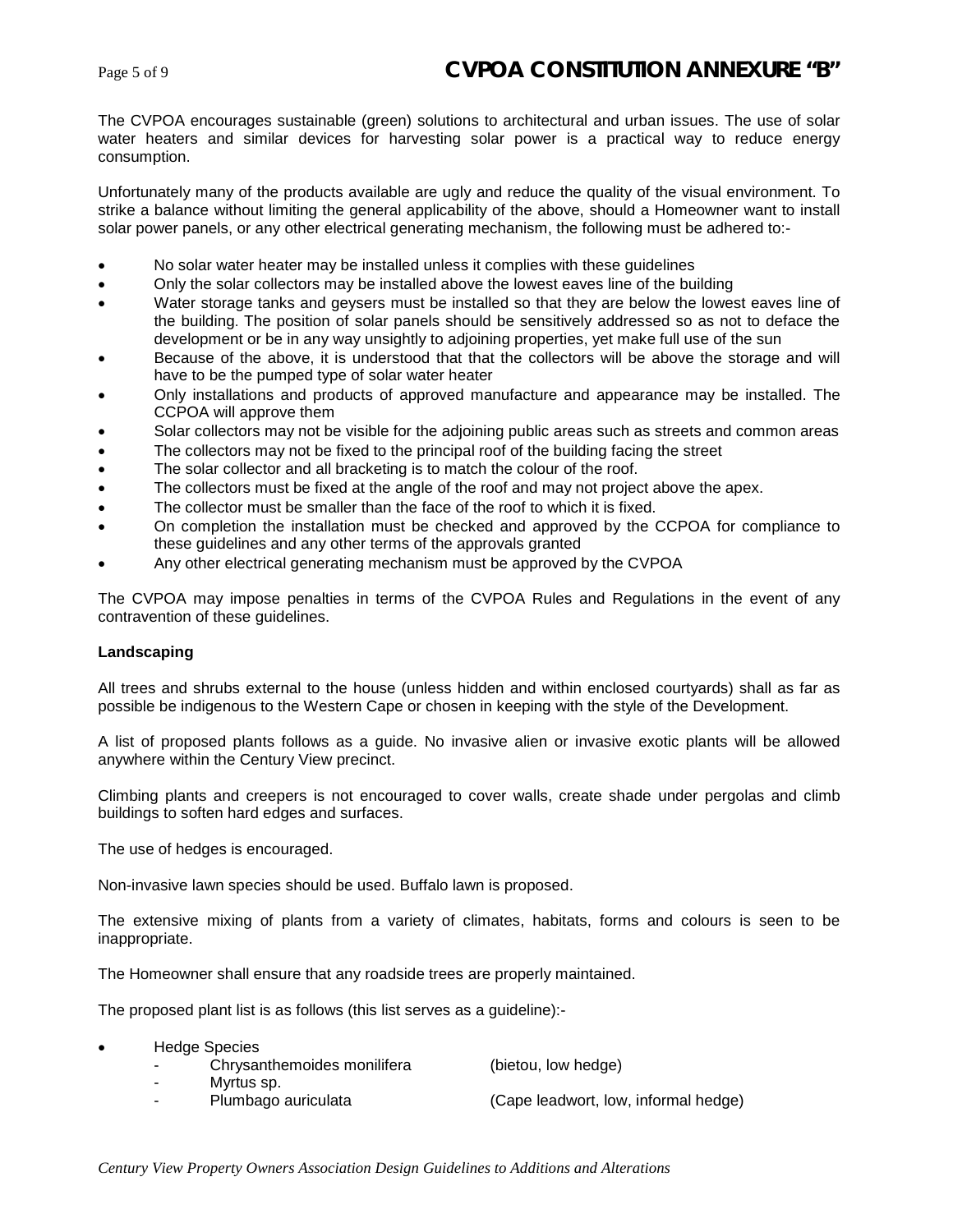|                   | Rhus crenata<br>Rhus laevigata / mucronata<br>Syzigium paniculatum<br>Cydonia oblonga / sinensis<br>Viburnum sp.                                                                                            | (Quince)                                                                         |
|-------------------|-------------------------------------------------------------------------------------------------------------------------------------------------------------------------------------------------------------|----------------------------------------------------------------------------------|
| Shrubs            | Agapanthus sp<br>Carissa haematocarpa<br>Chondropetalum tectorum<br>Chrysanthemoides monilifera<br>Coleonema pulchrum / album<br>Dietes grandiflora / bicolour<br>Elegia capensis<br>Eriocephalus africanus | ('dekriet')<br>(confetti bush)<br>(wild iris)<br>(broom reed)<br>(wild rosemary) |
|                   | Euphorbia mauritania<br>Felicia amelloides / filifolia<br>Gardenia                                                                                                                                          | (blue daisy)                                                                     |
|                   | Lavender<br>Limonium perezzi<br>Nymania capensis<br>Pelargonium sp                                                                                                                                          | (statice)<br>(malva)                                                             |
|                   | Plectranthus fruticosa / saccatus / ecklonii<br>Plumbago auriculata<br>Polygala myrtifolia (bloukappies)<br>Roses<br>Salvia chamelaeagnea<br>Sutherlandia frutescens<br>Vygies (Lampranthus sp.)            | (rough blue sage)                                                                |
|                   | Watsonia sp<br>Zantedeschia aethiopica                                                                                                                                                                      | (arum lily)                                                                      |
| Groundcovers<br>٠ | Carpobrotus aciniformis<br>Cotyledon orbiculata<br>Dimorphotheca sp<br>Gazania sp<br>Osteospermum sp<br>Pelargonium sp<br>Plectranthus neochilus<br>Scabiosa africana                                       | (pigs ear)<br>(bride's bouquet)                                                  |
|                   | Sutera cordata                                                                                                                                                                                              | (trailing phlox)                                                                 |
| <b>Bulbs</b>      | Agapanthus africanus<br>Amaryllis belladonna<br>Babiana sp<br>Freesia sp<br>Ixia sp<br>Nerine sp<br>Sparaxis sp<br>Watsonia sp                                                                              | (African lily)                                                                   |
|                   | Zantedeschia aethiopica                                                                                                                                                                                     | (arum lily)                                                                      |
| Trees             | Acacia Karoo                                                                                                                                                                                                | (sweet thorn)                                                                    |

*Century View Property Owners Association Design Guidelines to Additions and Alterations*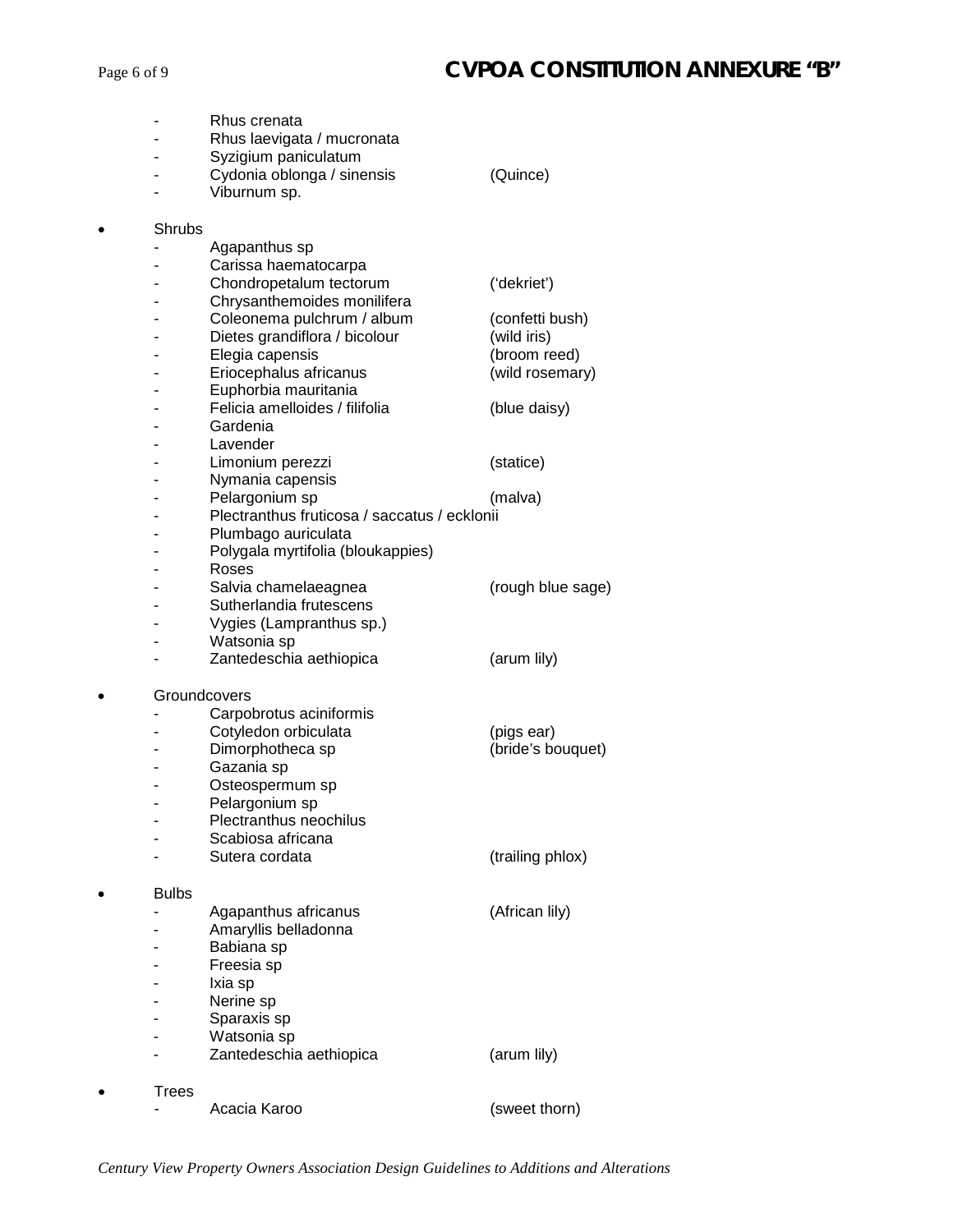- Buddleia salvifolia
- Cupressus sempervirens 'Stricta'
- Celtis africanus/sinensis
- Dodonea angustifolia
- Ekebergia capensis (Cape ash)
- 
- 
- 
- Olea europaea subs Africana (wild olive)
- Populus 'Simoni'
- 
- Syzigium cordatum (waterberry)

Kiggelaria africana (wild peach)<br>
Nuxia floribunda (forest bride - Nuxia floribunda (forest bride bush, Eastern Cape) Olea europaea (commercial olive)

Salix mucronata (indigenous willow – water edges)

#### • **Examples of types of plants that are not allowed**

- Nerium oleander (highly poisonous)
- Strelitzia sp.\*
- Flaxes \*
- Phormiums \*
- Cactus plants \*
- Ophiopogon 'Mondo grass' \*
- Fruit trees \*
	- (\* allowed in enclosed areas only)

#### **General**

- Dustbins and washing lines to be concealed behind screen walling
- Boats, caravans, campervans and trailers to be concealed behind screen walling
- Air-conditioning units not to be visible from the street or common areas
- All plumbing work to be concealed
- Any additional screen walling shall be constructed of similar materials and have a similar finish to that of the existing walls – precast walls not to be visible from the road
- TV aerials, satellite dishes, antennas may not be attached to any chimney or extend above the roof line. The position of TV aerials and satellite dishes should be sensitively addressed so as not to deface the development or be in any way unsightly to adjoining properties
- All additions to strictly adhere to the approved building lines
- No addition together with the existing floor area shall exceed 55% of the site area
- Onsite parking for two vehicles must be maintained
- All activities relating to the construction of the additions to the house must be confined to within the Erf boundary

#### **Environmental Guidelines**

It shall be the responsibility of each Homeowner (as defined by the CVPOA Constitution) to ensure that their Contractor, Subcontractor, employees, suppliers, agents or servants comply with the CVPOA Building Rules and Regulations.

Claiming ignorance of the CVPOA Building Rules and Regulations by any party will not be accepted as a valid excuse.

It is the responsibility of the Trustees of the CVPOA to ensure that Homeowners, Contractors, their staff, suppliers and subcontractors adhere to the CVPOA Building Rules and Regulations and CVPOA Guidelines to Additions and Alterations.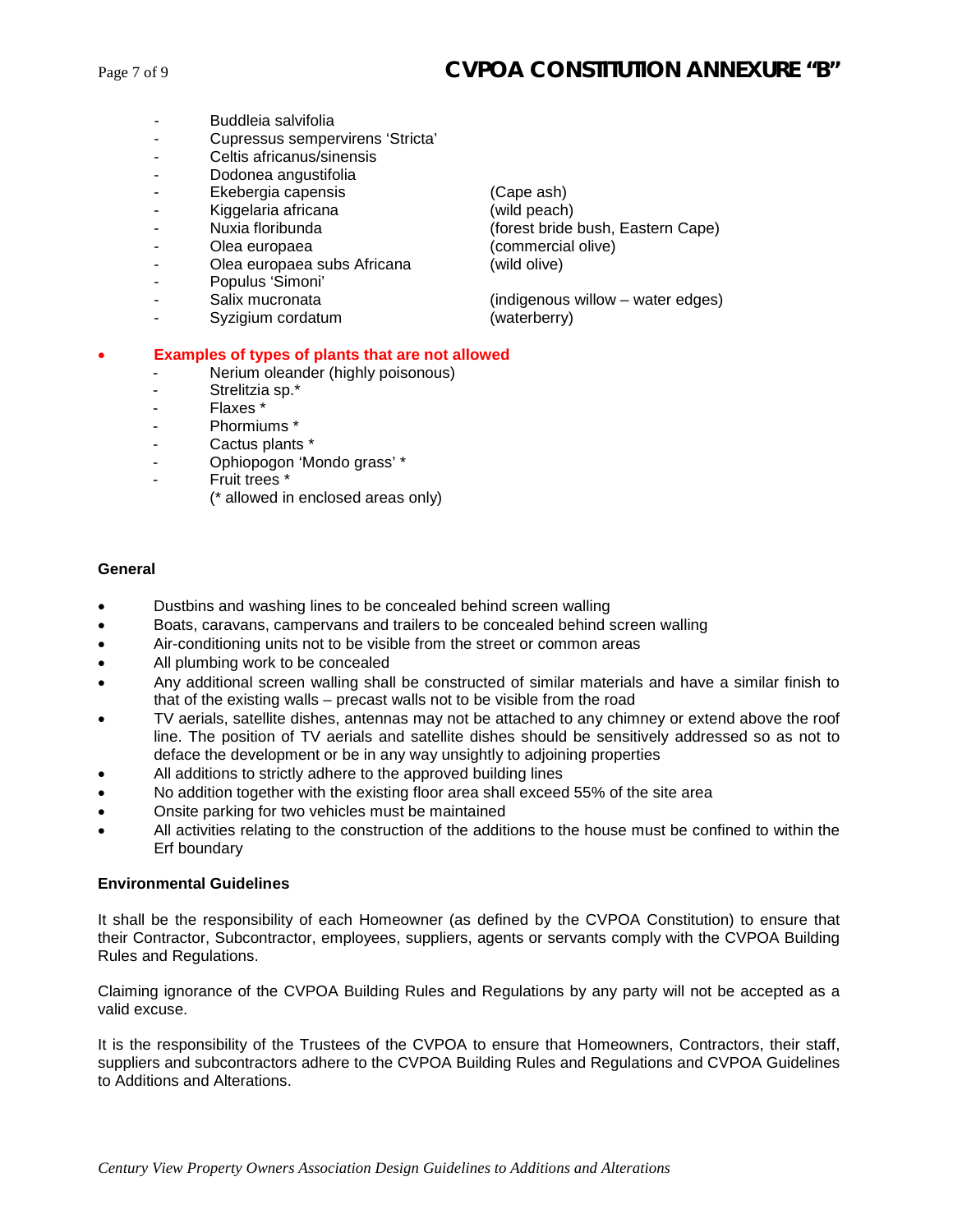#### **Plan Submission Procedure**

#### **(No hand drawn plans will be accepted!)**

#### • **Electronic/Digital Submissions**

Electronic submissions must be in PDF format, with individual file sizes **no greater than 4Mb**. Each drawing must be submitted in its own file. The drawings must be printable to a recognised scale on ISO A size of paper. They are to be in colour where applicable. Each file must be numbered bearing the same number as the drawing itself. The drawings will be emailed to the applicant once approved by the CVPOA Trustees and the CCPOA DRC, appropriately endorsed with the electronic CCPOA stamp of approval, for printing and Local Authority submission. All submissions are to be emailed to the CCPOA on [es@ccpoa.co.za](mailto:es@ccpoa.co.za) and a read receipt must be utilised on all emails sent, as it is the responsibility of the sender to ensure that the electronic submission has been received by the CCPOA.

#### • **Single Residential Submissions**

Century City residents may take hard copies of their plans (A3 or A4 only) to **Postnet**, Shop 583, Upper Level, Canal Walk, Century City. Postnet will scan the drawings and electronically submit the plans to the CCPOA on the resident's behalf. A read receipt must be utilised on all emails sent to the CCPOA, as it is the responsibility of the sender to ensure that the electronic submission has been received by the CCPOA. All scanning and emailing costs incurred are for the residents account.

#### **Scrutiny Fee**

There is a Building Plan Scrutiny Fee, which must be paid on submission by Electronic Funds Transfer into:

| Bank           | $\sim$                   | Nedbank                                         |
|----------------|--------------------------|-------------------------------------------------|
| <b>Branch</b>  | $\blacksquare$           | Northern Peninsula                              |
| Code           | $\blacksquare$           | 118-602                                         |
| Account number | $\blacksquare$           | 1186 028 424                                    |
| Account name   | $\overline{\phantom{a}}$ | <b>Century City Property Owners Association</b> |

#### **The Erf number must be utilised as the beneficiary reference and proof of payment must be faxed to the office of the CCPOA.**

Fees are based on the bulk of the building as tabled below. When building plans are amended by the CCPOA DRC and resubmitted for further approval, the CCPOA incurs additional costs and thus reserves the right to charge an additional fee at its discretion.

| <b>BULK</b>        | <b>SCRUTINY FEE (excl VAT @ 14%)</b>        |
|--------------------|---------------------------------------------|
| Single residential | $R260 - R1$ , 000 (depending on complexity) |